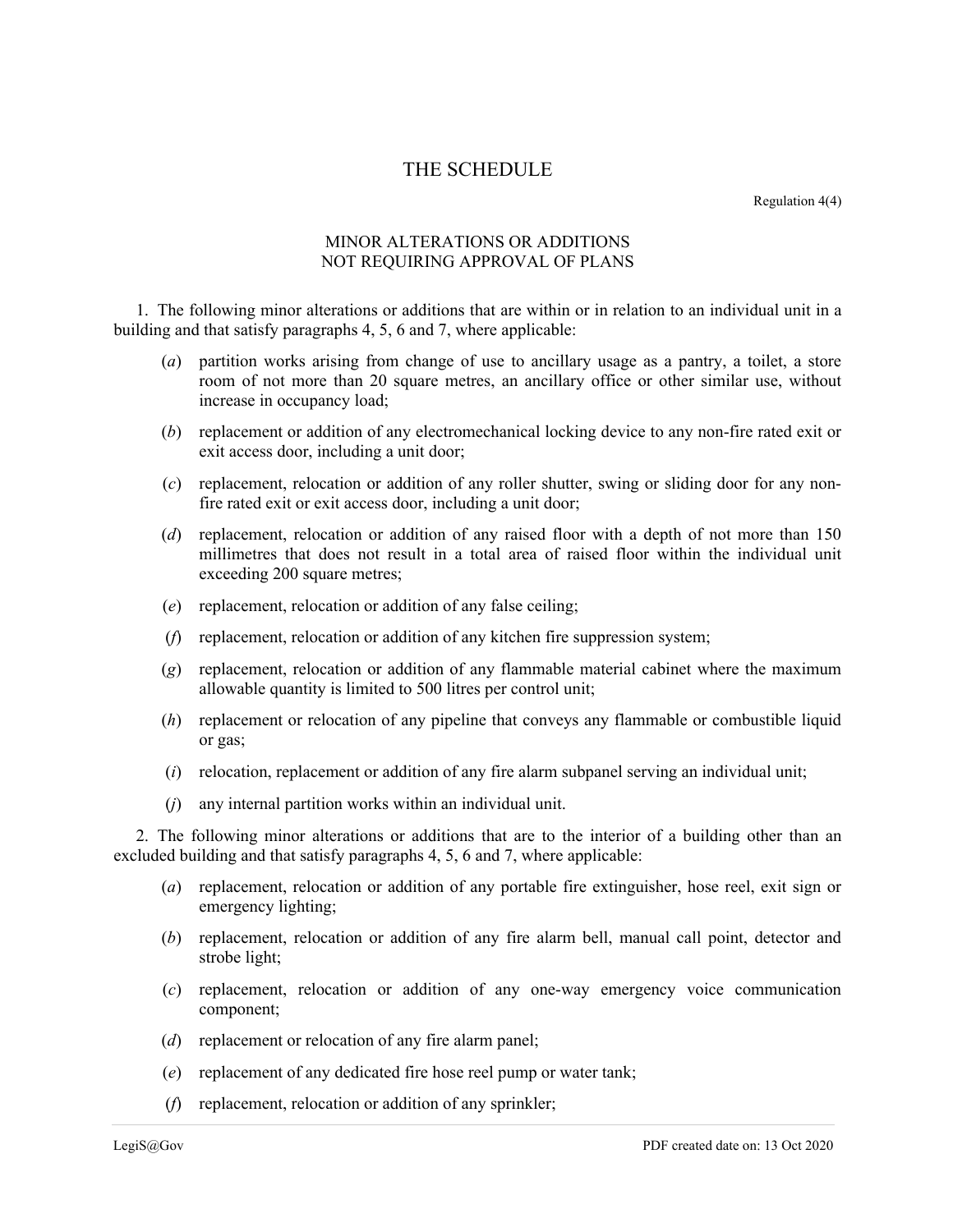(*g*) replacement, relocation, addition or extension of any air-conditioning or mechanical ventilation duct and fan that is not fire-rated or part of the fire safety system.

3. The following alterations or additions that are outside of a building and that satisfy paragraphs 4, 5, 6 and 7, where applicable:

- (*a*) construction of any open-sided linkway that is not more than 5 metres in width, and not used for commercial activities;
- (*b*) construction of any standalone pedestrian underpass that is not more than 5 metres in width, and not used for commercial activities;
- (*c*) construction of any overhead bridge (whether or not enclosed) that is not more than 5 metres in width, and not used for commercial activities;
- (*d*) installation of any solar panel at the roof of a building only;
- (*e*) construction of any outdoor display area.
- 4. Any minor alterations or additions must not
	- (*a*) affect the fire resistance of any element of structure;
	- (*b*) affect any, or involve the erection or installation of any form of, fire compartmentation (including fire resisting walls or doors in the building);
	- (*c*) pose additional fire hazard to the building;
	- (*d*) affect the wet or dry riser or landing valve;
	- (*e*) involve change of use except ancillary usage as a pantry, a toilet, a store room of not more than 20 square metres, an ancillary office or other similar use, without any increase in occupancy load;
	- (*f*) involve an increase in floor area; or
	- (*g*) involve conservation projects.

5. Any partition works or internal partition works to an individual unit other than a shop or an office must not result in a room with a floor area exceeding 200 square metres.

6. Any minor alterations or additions to any air-conditioning or mechanical ventilation system must not involve the replacement or relocation of any duct or fan in relation to any of the following:

- (*a*) exit staircases and internal exit passageways;
- (*b*) pressurisation of internal corridors in hotels and premises used for healthcare purposes;
- (*c*) smoke-free lobbies or fire lift lobbies;
- (*d*) fire pump rooms, generator rooms, Fire Command Centre or rooms involving storage or use of flammable and explosive substances;
- (*e*) engineered smoke control systems;
- (*f*) smoke purging systems.
- 7. Any minor alterations or additions to a fire protection system or fire alarm system must not —